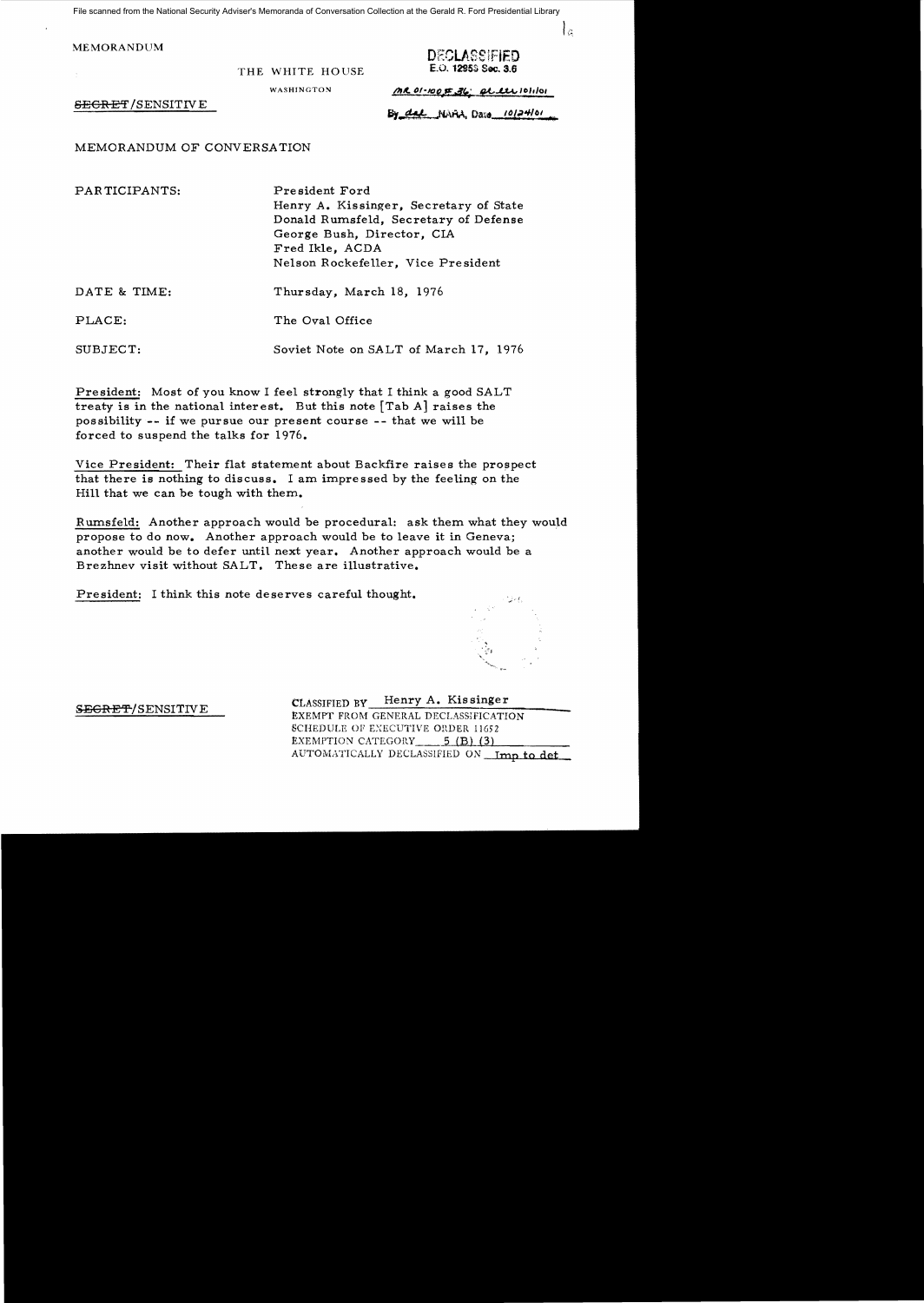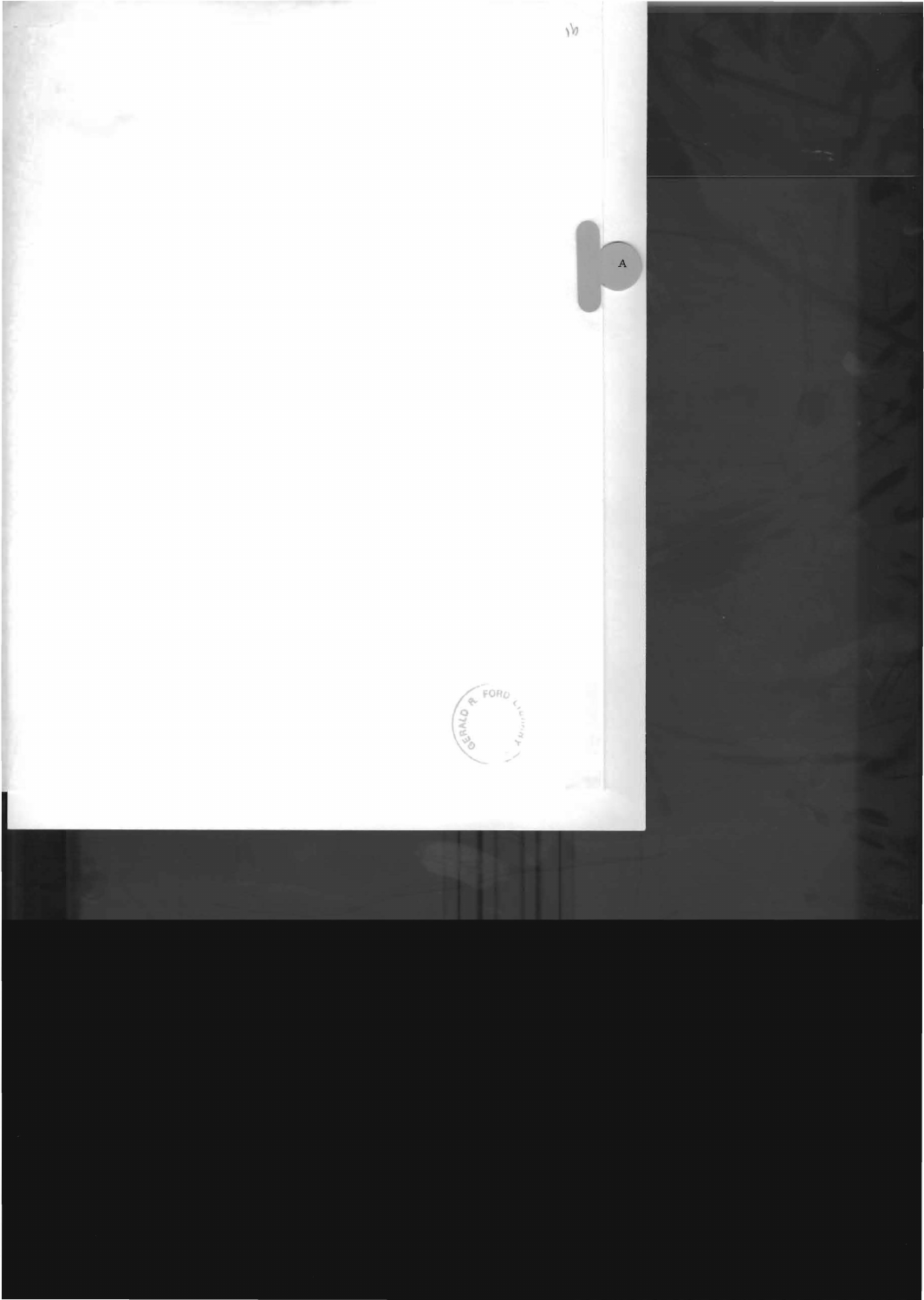March 17, 1976  $8:15$  p.m.

Dear Mr. President,

I and ry colleagues have thoroughly studied the considerations set forth in your letter of February 16, 1976 about current situation in the relations between our countries.

It appears that we and you are evaluating in different way the causes of certain difficulties which cropped up into these relations lately. We have already expounded to you our point of view on that matter. It remains the same. It is important, however, that both you and we stand for overcoming the existing difficulties, for further improvement of the Soviet-American relations.

On our part we do not feel any hesitations in choosing the path. It was very recently stated at the highest forum of our country - the 25th Congress of the CPSU that the Soviet Union intends firmly to continue the course for further improving Soviet-American relations in strict compliance with the spirit and letter of the concluded agreements and the undertaken committments.

We definitely proceed from the assumption that there objectively exist necessary prerequisites that, granted mutual desire, the relations between our countries should continue to be developed and strengthened in the interests of our two peoples and the cause of world peace.

. In this connection we as well as you, Mr. President, attach to priority to an early conclusion of working out and signing a longterm agreement on the whole complex of questions of limiting strategic weapons on the basis of the agreement reached between us in Vladivostok.

In the course of the talks already after Vlativostok  $-$  and you, certainly know it well - the Soviet side took a number of inportant steps to meet the American side in attempts to find mutually acceptable resolutions to the remaining issues.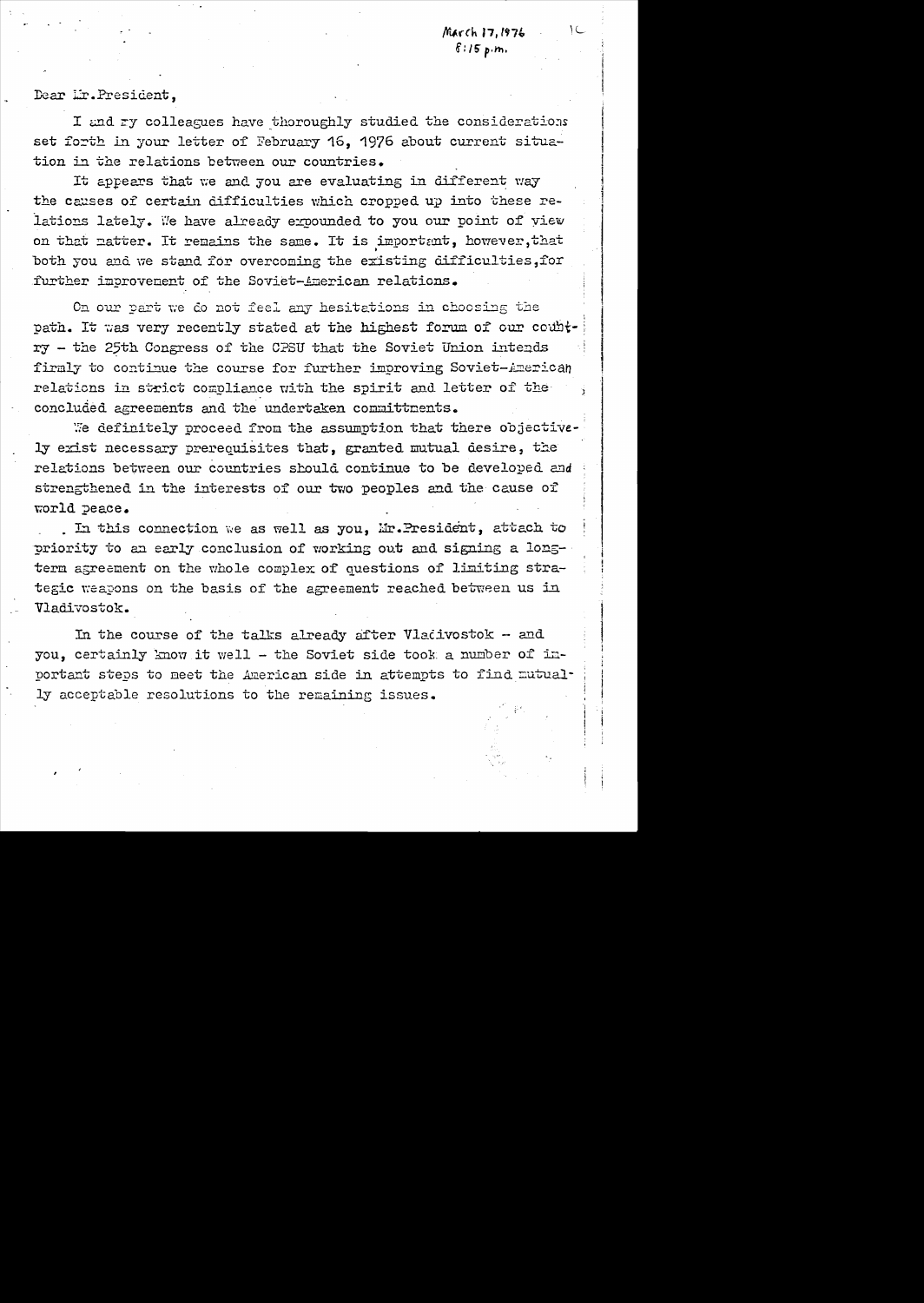Unfortunately, the same cannot be said about the position of the American side including the latest proposals which you call conpromise ones in your letter.

Let us, however, look whether they are really of such nature.

It is known that in meeting the wishes of the American side we expressed readiness to count as MIRVed missiles (1320 units) all missiles of the types which have been tested with MIRV, under condition that simultaneously agreement would be reached on the whole complex of cruise missiles. Up till now the American side as well agreed to that.

Yet now the American side proposes to consider as agreed only the first question - about the way of counting EIRVed missiles putting it in long-term agreement while leaving under the terms of these proposals actually unresolved the question of sea-based and land-based cruise missiles.

True, you propose that missiles of these two types should not be operationally deployed until January 1, 1979, but their production and testing would not be banned. But let us speak frankly actually it would be a sanctioning of a new channel of strategic arms race because it is unrealistic to think that it would be easier to agree on banning long-range cruise missiles after they have been developed and, possibly, even put into mass production and not now when it hasn't happened yet.

Trying to remove from limiting these really strategic types of weapons the American side at the same time attempts as before to put limitation of some kind on Soviet medium-range bomber which it calls "Backfire" and which is in no way related to the subject of the negotiations. The artificial character of including this issue into agenda and persistency shown by the American side in that matter cannot but bring inference that someone is deliberately trying to put roadblocks on the way to reaching an agreement.

 $2.$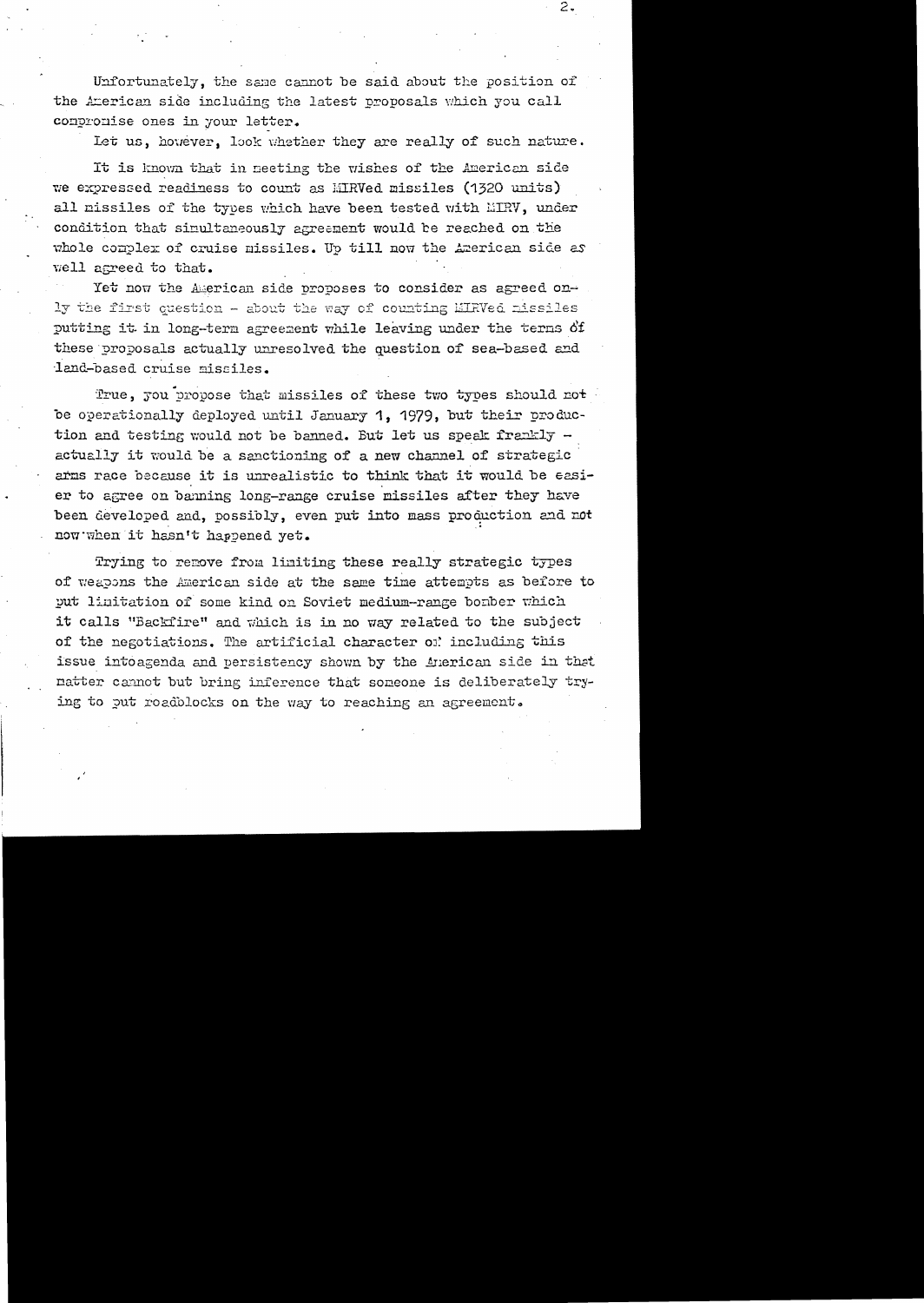Thus we do not see any forward movement in the US proposals of February 16 in convarison with what was discussed during Secretary Kissinger's visit to Hoscow last January. Moreover, there is a certain movement backward. It first of all applies to a linked solution of the questions of MRVed nissiles and cruise missiles, which I have mentioned above. Further, the US side agreed in January with the complete ban on submarine cruise missiles with the range over 600 km. and now it backed away from this agreement.

So, can one consider, Mr. President, such proposals as compromise ones?

I an saying this with all directness, because in such serious business one cannot leave any ambiguities.

We believe that the proposals which we set forth at the con4 clusion of the talks with Mr. Kissinger in Moscow constitute the realistic basis for solving the remaining issues of strategic arms limitations which are not yet agreed upon, and we hope that the US. side would once again thoroughly weigh them from that very point of view.

There remain not so many unresolved issues, and if energetic efforts are taken for settling then the work on the Agreement can be completed within a very short period of time, which both sides are equally interested in.

In conclusion, I would like to reemphasize that in our deep conviction we can and must provide - proceeding from what has already been acomplished in Soviet-American relations and not succumbing to influences of various momentary considerations  $-$  for onward movement across the wide field of those relations.

Sincerely,

L. BREZHNEV

March 17, 1976

3.